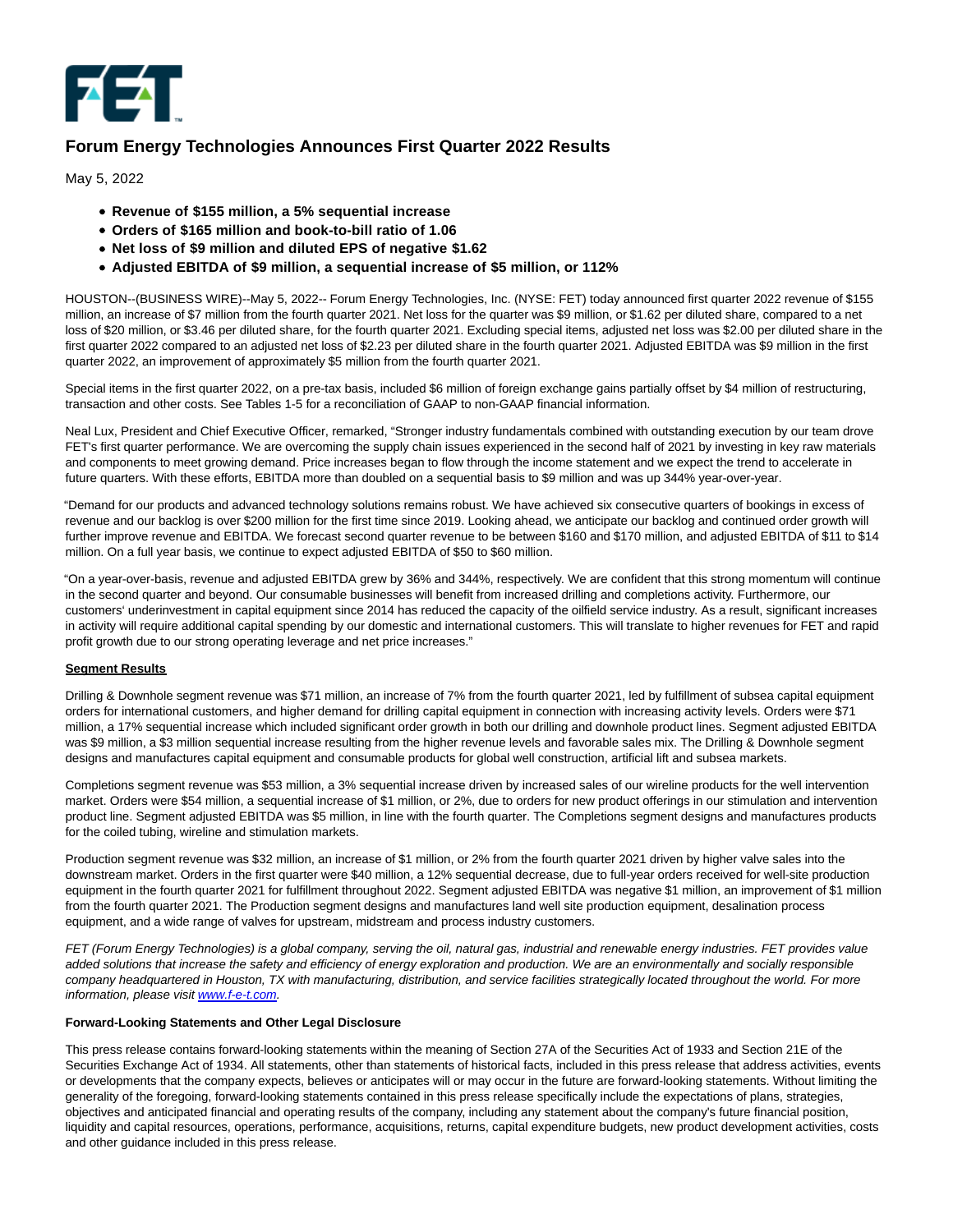These statements are based on certain assumptions made by the company based on management's experience and perception of historical trends, current conditions, anticipated future developments and other factors believed to be appropriate. Such statements are subject to a number of assumptions, risks and uncertainties, many of which are beyond the control of the company, which may cause actual results to differ materially from those implied or expressed by the forward-looking statements. Among other things, these include the severity and duration of the COVID-19 pandemic and related repercussions resulting from the negative impact on demand for oil and natural gas, the volatility of oil and natural gas prices, oilfield development activity levels, the availability of raw materials and specialized equipment, the company's ability to deliver backlog in a timely fashion, the availability of skilled and qualified labor, competition in the oil and natural gas industry, governmental regulation and taxation of the oil and natural gas industry, the company's ability to implement new technologies and services, the availability and terms of capital, and uncertainties regarding environmental regulations or litigation and other legal or regulatory developments affecting the company's business, and other important factors that could cause actual results to differ materially from those projected as described in the company's filings with the U.S. Securities and Exchange Commission.

Any forward-looking statement speaks only as of the date on which such statement is made and the company undertakes no obligation to correct or update any forward-looking statement, whether as a result of new information, future events or otherwise, except as required by applicable law.

#### **Forum Energy Technologies, Inc. Condensed consolidated statements of loss (Unaudited)**

|                                                | Three months ended |                        |    |              |  |  |  |  |
|------------------------------------------------|--------------------|------------------------|----|--------------|--|--|--|--|
|                                                |                    | March 31,              |    | December 31, |  |  |  |  |
| (in millions, except per share information)    | 2022               | 2021                   |    | 2021         |  |  |  |  |
| Revenue                                        | \$155.2 \$114.5    |                        | \$ | 148.1        |  |  |  |  |
| Cost of sales                                  | 116.6              | 88.3                   |    | 118.0        |  |  |  |  |
| Gross profit                                   | 38.6               | 26.2                   |    | 30.1         |  |  |  |  |
| <b>Operating expenses</b>                      |                    |                        |    |              |  |  |  |  |
| Selling, general and administrative expenses   | 44.3               | 41.5                   |    | 42.9         |  |  |  |  |
| Loss (gain) on disposal of assets and other    |                    | (0.9)                  |    | 0.3          |  |  |  |  |
| Total operating expenses                       | 44.3               | 40.6                   |    | 43.2         |  |  |  |  |
| <b>Operating loss</b>                          | (5.7)              | (14.4)                 |    | (13.1)       |  |  |  |  |
| Other expense (income)                         |                    |                        |    |              |  |  |  |  |
| Interest expense                               | 7.6                | 9.2                    |    | 7.9          |  |  |  |  |
| Loss on extinguishment of debt                 |                    | 0.9                    |    |              |  |  |  |  |
| Foreign exchange losses (gains) and other, net | (6.0)              | 3.4                    |    | 1.7          |  |  |  |  |
| Total other expense                            | 1.6                | 13.5                   |    | 9.6          |  |  |  |  |
| Loss before income taxes                       | (7.3)              | (27.9)                 |    | (22.7)       |  |  |  |  |
| Income tax expense (benefit)                   | 1.9                | 1.8                    |    | (3.1)        |  |  |  |  |
| Net $loss(1)$                                  | \$                 | $(9.2)$ \$ $(29.7)$ \$ |    | (19.6)       |  |  |  |  |
| Weighted average shares outstanding            |                    |                        |    |              |  |  |  |  |
| Basic                                          | 5.7                | 5.6                    |    | 5.7          |  |  |  |  |
| <b>Diluted</b>                                 | 5.7                | 5.6                    |    | 5.7          |  |  |  |  |
| Loss per share                                 |                    |                        |    |              |  |  |  |  |
| Basic                                          |                    | \$ (1.62) \$ (5.28)    | \$ | (3.46)       |  |  |  |  |
| <b>Diluted</b>                                 |                    | \$(1.62) \$(5.28)      | \$ | (3.46)       |  |  |  |  |

(1) Refer to Table 1 for schedule of adjusting items.

#### **Forum Energy Technologies, Inc. Condensed consolidated balance sheets (Unaudited)**

| (in millions of dollars)                                |    | March 31,<br>2022 | December 31,<br>2021 |       |  |
|---------------------------------------------------------|----|-------------------|----------------------|-------|--|
| <b>Assets</b>                                           |    |                   |                      |       |  |
| Current assets                                          |    |                   |                      |       |  |
| Cash and cash equivalents                               | \$ | 20.6              | S                    | 46.9  |  |
| Accounts receivable-trade, net                          |    | 132.2             |                      | 123.9 |  |
| Inventories, net                                        |    | 263.8             |                      | 241.7 |  |
| Other current assets                                    |    | 39.7              |                      | 34.2  |  |
| Total current assets                                    |    | 456.3             |                      | 446.7 |  |
| Property and equipment, net of accumulated depreciation |    | 91.2              |                      | 94.0  |  |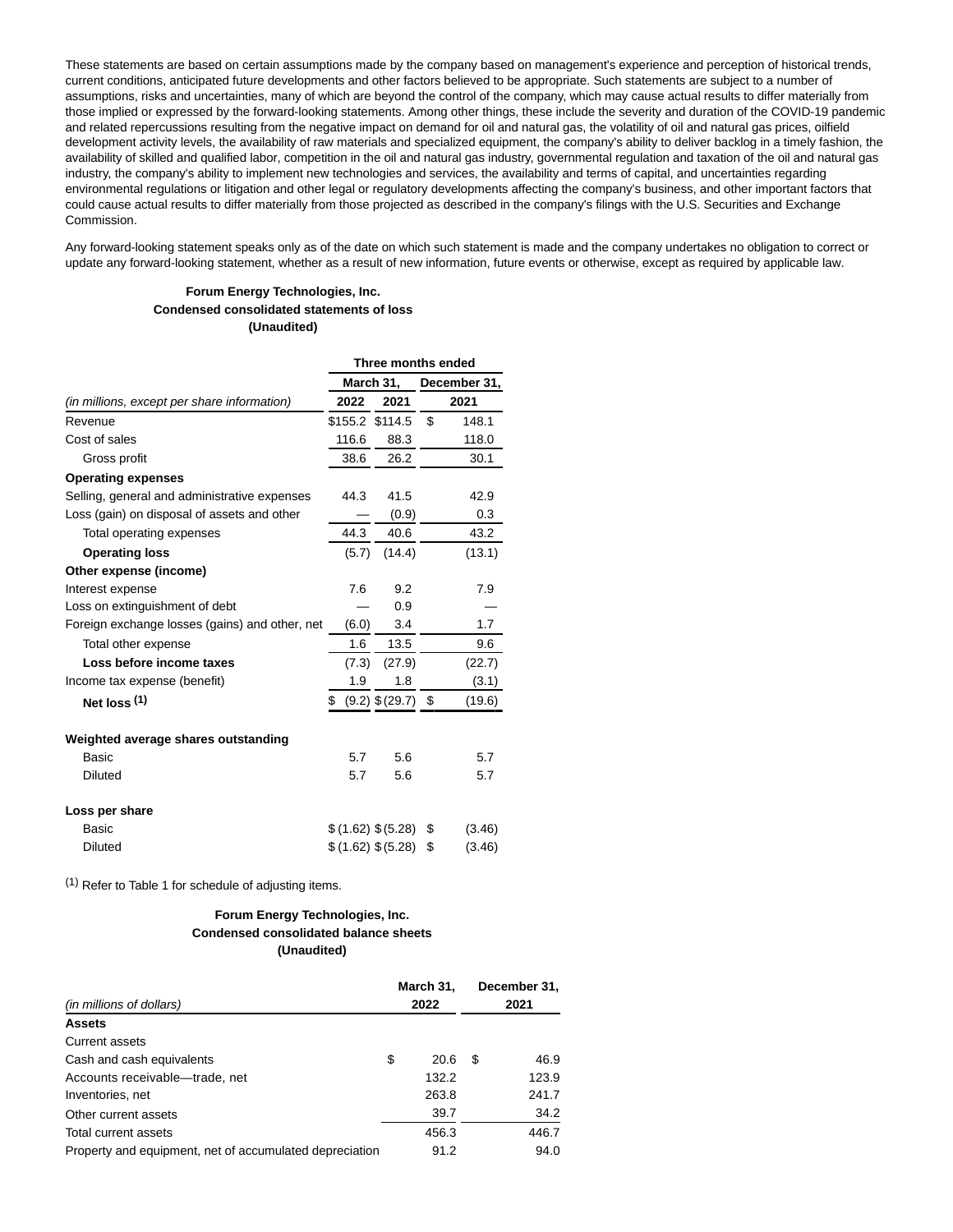| Operating lease assets                 | 24.7        | 25.4        |
|----------------------------------------|-------------|-------------|
| Intangible assets, net                 | 210.9       | 217.4       |
| Other long-term assets                 | 7.8         | 7.8         |
| <b>Total assets</b>                    | \$<br>790.9 | \$<br>791.3 |
| <b>Liabilities and equity</b>          |             |             |
| <b>Current liabilities</b>             |             |             |
| Current portion of long-term debt      | \$<br>0.8   | \$<br>0.9   |
| Other current liabilities              | 191.3       | 174.8       |
| Total current liabilities              | 192.1       | 175.7       |
| Long-term debt, net of current portion | 233.7       | 232.4       |
| Other long-term liabilities            | 50.4        | 54.1        |
| <b>Total liabilities</b>               | 476.2       | 462.2       |
| Total equity                           | 314.7       | 329.1       |
| <b>Total liabilities and equity</b>    | \$<br>790.9 | \$<br>791.3 |

### **Forum Energy Technologies, Inc. Condensed consolidated cash flow information**

# **(Unaudited)**

|                                                            | Three Months Ended March 31, |        |    |        |  |  |  |  |  |
|------------------------------------------------------------|------------------------------|--------|----|--------|--|--|--|--|--|
| (in millions of dollars)                                   |                              | 2022   |    | 2021   |  |  |  |  |  |
| Cash flows from operating activities                       |                              |        |    |        |  |  |  |  |  |
| Net loss                                                   | \$                           | (9.2)  | \$ | (29.7) |  |  |  |  |  |
| Depreciation and amortization                              |                              | 9.6    |    | 11.2   |  |  |  |  |  |
| Loss on extinguishment of debt                             |                              |        |    | 0.9    |  |  |  |  |  |
| Other noncash items and changes in working capital         |                              | (25.3) |    | 16.3   |  |  |  |  |  |
| Net cash used in operating activities                      |                              | (24.9) |    | (1.3)  |  |  |  |  |  |
| Cash flows from investing activities                       |                              |        |    |        |  |  |  |  |  |
| Capital expenditures for property and equipment            |                              | (0.8)  |    | (0.4)  |  |  |  |  |  |
| Proceeds from sale of business, property and equipment     |                              | 0.1    |    | 1.5    |  |  |  |  |  |
| Net cash provided by (used in) investing activities        |                              | (0.7)  |    | 1.1    |  |  |  |  |  |
| Cash flows from financing activities                       |                              |        |    |        |  |  |  |  |  |
| Borrowings of debt                                         |                              | 95.9   |    |        |  |  |  |  |  |
| Repayments of debt                                         |                              | (96.1) |    | (27.3) |  |  |  |  |  |
| Repurchases of stock                                       |                              | (0.4)  |    | (0.2)  |  |  |  |  |  |
| Net cash used in financing activities                      |                              | (0.6)  |    | (27.5) |  |  |  |  |  |
| Effect of exchange rate changes on cash                    |                              | (0.1)  |    | (0.1)  |  |  |  |  |  |
| Net decrease in cash, cash equivalents and restricted cash | \$                           | (26.3) | \$ | (27.8) |  |  |  |  |  |

## **Forum Energy Technologies, Inc. Supplemental schedule - Segment information (Unaudited)**

|                                | <b>As Reported</b> |    |                    |    |                                |                    |                   |    | As Adjusted (3)   |                                |       |  |  |  |  |  |  |
|--------------------------------|--------------------|----|--------------------|----|--------------------------------|--------------------|-------------------|----|-------------------|--------------------------------|-------|--|--|--|--|--|--|
|                                |                    |    | Three months ended |    |                                | Three months ended |                   |    |                   |                                |       |  |  |  |  |  |  |
| (in millions of dollars)       | March 31,<br>2022  |    | March 31,<br>2021  |    | <b>December</b><br>31,<br>2021 |                    | March 31,<br>2022 |    | March 31,<br>2021 | <b>December</b><br>31,<br>2021 |       |  |  |  |  |  |  |
| Revenue                        |                    |    |                    |    |                                |                    |                   |    |                   |                                |       |  |  |  |  |  |  |
| Drilling & Downhole            | \$<br>71.3         | \$ | 48.7               | \$ | 66.5                           | \$                 | 71.3              | \$ | 48.7              | \$                             | 66.5  |  |  |  |  |  |  |
| Completions                    | 52.5               |    | 37.8               |    | 51.0                           |                    | 52.5              |    | 37.8              |                                | 51.0  |  |  |  |  |  |  |
| Production                     | 31.5               |    | 28.0               |    | 30.9                           |                    | 31.5              |    | 28.0              |                                | 30.9  |  |  |  |  |  |  |
| Eliminations                   | (0.1)              |    |                    |    | (0.3)                          |                    | (0.1)             |    |                   |                                | (0.3) |  |  |  |  |  |  |
| <b>Total revenue</b>           | \$<br>155.2        | \$ | 114.5              | \$ | 148.1                          | \$                 | 155.2             | \$ | 114.5             | \$                             | 148.1 |  |  |  |  |  |  |
| <b>Operating income (loss)</b> |                    |    |                    |    |                                |                    |                   |    |                   |                                |       |  |  |  |  |  |  |
| Drilling & Downhole            | \$<br>6.0          | \$ | (4.5)              | \$ | 2.5                            | \$                 | 5.6               | \$ | (1.3)             | \$                             | 2.7   |  |  |  |  |  |  |
| <b>Operating Margin %</b>      | 8.4%               |    | $(9.2)\%$          |    | 3.8%                           |                    | 7.9%              |    | $(2.7)\%$         |                                | 4.1%  |  |  |  |  |  |  |
| Completions                    | (0.7)              |    | 0.1                |    | (4.5)                          |                    | (0.7)             |    | (1.3)             |                                | (0.7) |  |  |  |  |  |  |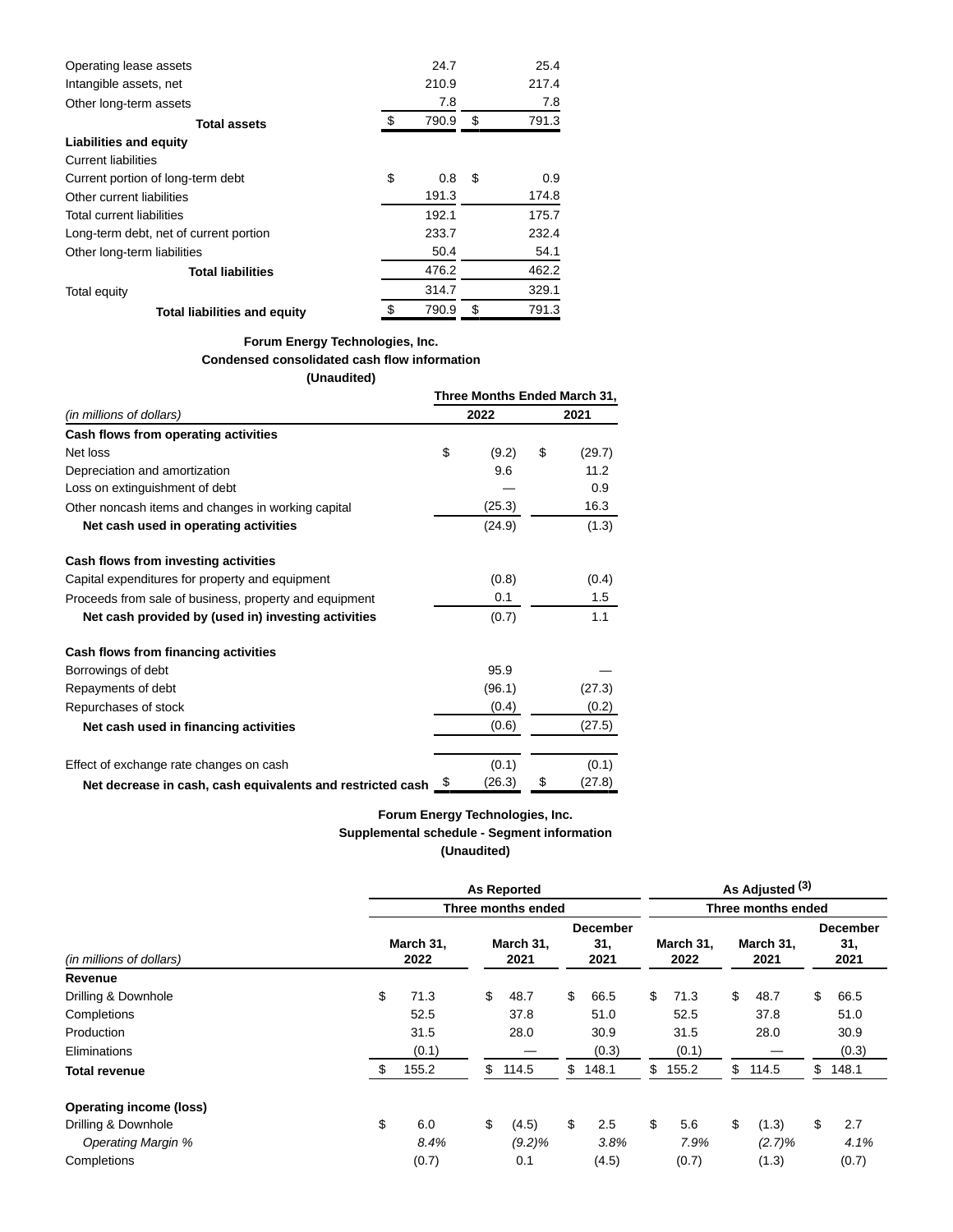| Operating Margin %                            | $(1.3)\%$   | 0.3%         | (8.8)%       |    | $(1.3)\%$ | $(3.4)\%$    | $(1.4)\%$   |
|-----------------------------------------------|-------------|--------------|--------------|----|-----------|--------------|-------------|
| Production                                    | (1.8)       | (3.8)        | (3.1)        |    | (1.5)     | (2.9)        | (3.0)       |
| <b>Operating Margin %</b>                     | (5.7)%      | (13.6)%      | $(10.0)\%$   |    | (4.8)%    | $(10.4)\%$   | (9.7)%      |
| Corporate                                     | (9.2)       | (7.1)        | (7.7)        |    | (5.5)     | (5.9)        | (6.9)       |
| <b>Total segment operating loss</b>           | (5.7)       | (15.3)       | (12.8)       |    | (2.1)     | (11.4)       | (7.9)       |
| Other items not in segment operating loss (1) |             | 0.9          | (0.3)        |    | 0.1       | 0.2          | (0.1)       |
| <b>Total operating loss</b>                   | \$<br>(5.7) | \$<br>(14.4) | \$<br>(13.1) | S  | (2.0)     | \$<br>(11.2) | \$<br>(8.0) |
| <b>Operating Margin %</b>                     | $(3.7)\%$   | $(12.6)\%$   | (8.8)%       |    | $(1.3)\%$ | $(9.8)\%$    | $(5.4)\%$   |
| EBITDA $(2)$                                  |             |              |              |    |           |              |             |
| Drilling & Downhole                           | \$<br>15.5  | \$<br>(3.7)  | \$<br>4.1    | \$ | 9.1       | \$<br>3.0    | \$<br>6.2   |
| EBITDA Margin %                               | 21.7%       | $(7.6)\%$    | 6.2%         |    | 12.8%     | 6.2%         | 9.3%        |
| Completions                                   | 4.7         | 6.6          | 1.0          |    | 4.9       | 4.6          | 4.9         |
| <b>EBITDA Margin %</b>                        | 9.0%        | 17.5%        | 2.0%         |    | 9.3%      | 12.2%        | 9.6%        |
| Production                                    | (1.0)       | (2.3)        | (2.0)        |    | (0.6)     | (1.3)        | (1.7)       |
| EBITDA Margin %                               | $(3.2)\%$   | (8.2)%       | (6.5)%       |    | (1.9)%    | $(4.6)\%$    | (5.5)%      |
| Corporate                                     | (9.3)       | (8.1)        | (7.7)        |    | (4.5)     | (4.3)        | (5.2)       |
| <b>Total EBITDA</b>                           | \$<br>9.9   | \$<br>(7.5)  | \$<br>(4.6)  | \$ | 8.9       | \$<br>2.0    | \$<br>4.2   |
| EBITDA Margin %                               | 6.4%        | (6.6)%       | $(3.1)\%$    |    | 5.7%      | 1.7%         | 2.8%        |

(1) Includes gain/(loss) on disposal of assets and other.

(2) The company believes that the presentation of EBITDA is useful to the company's investors because EBITDA is an appropriate measure of evaluating the company's operating performance and liquidity that reflects the resources available for strategic opportunities including, among others, investing in the business, strengthening the balance sheet, repurchasing the company's securities and making strategic acquisitions. In addition, EBITDA is a widely used benchmark in the investment community. See the attached separate schedule for the reconciliation of GAAP to non-GAAP financial information.

(3) Refer to Table 1 for schedule of adjusting items.

## **Forum Energy Technologies, Inc. Supplemental schedule - Orders information (Unaudited)**

|                          | Three months ended |                |    |                |                   |       |  |  |  |  |  |
|--------------------------|--------------------|----------------|----|----------------|-------------------|-------|--|--|--|--|--|
| (in millions of dollars) |                    | March 31, 2022 |    | March 31, 2021 | December 31, 2021 |       |  |  |  |  |  |
| <b>Orders</b>            |                    |                |    |                |                   |       |  |  |  |  |  |
| Drilling & Downhole      | \$                 | 70.9           | \$ | 57.9           | \$                | 60.8  |  |  |  |  |  |
| Completions              |                    | 53.7           |    | 47.2           |                   | 52.8  |  |  |  |  |  |
| Production               |                    | 40.4           |    | 32.9           |                   | 46.1  |  |  |  |  |  |
| <b>Total orders</b>      | \$                 | 165.0          | \$ | 138.0          | \$                | 159.7 |  |  |  |  |  |
| Revenue                  |                    |                |    |                |                   |       |  |  |  |  |  |
| Drilling & Downhole      | \$                 | 71.3           | \$ | 48.7           | \$                | 66.5  |  |  |  |  |  |
| Completions              |                    | 52.5           |    | 37.8           |                   | 51.0  |  |  |  |  |  |
| Production               |                    | 31.5           |    | 28.0           |                   | 30.9  |  |  |  |  |  |
| Eliminations             |                    | (0.1)          |    |                |                   | (0.3) |  |  |  |  |  |
| <b>Total revenue</b>     | \$                 | 155.2          | \$ | 114.5          | \$                | 148.1 |  |  |  |  |  |
| Book to bill ratio (1)   |                    |                |    |                |                   |       |  |  |  |  |  |
| Drilling & Downhole      |                    | 0.99           |    | 1.19           |                   | 0.91  |  |  |  |  |  |
| Completions              |                    | 1.02           |    | 1.25           |                   | 1.04  |  |  |  |  |  |
| Production               |                    | 1.28           |    | 1.18           |                   | 1.49  |  |  |  |  |  |
| Total book to bill ratio |                    | 1.06           |    | 1.21           |                   | 1.08  |  |  |  |  |  |

 $<sup>(1)</sup>$  The book-to-bill ratio is calculated by dividing the dollar value of orders received in a given period by the revenue earned in that same period. The</sup> company believes that this ratio is useful to investors because it provides an indication of whether the demand for our products, in the markets in which the company operates, is strengthening or declining. A ratio of greater than one is indicative of improving market demand, while a ratio of less than one would suggest weakening demand. In addition, the company believes the book-to-bill ratio provides more meaningful insight into future revenues for our business than other measures, such as order backlog, because the majority of the company's products are activity based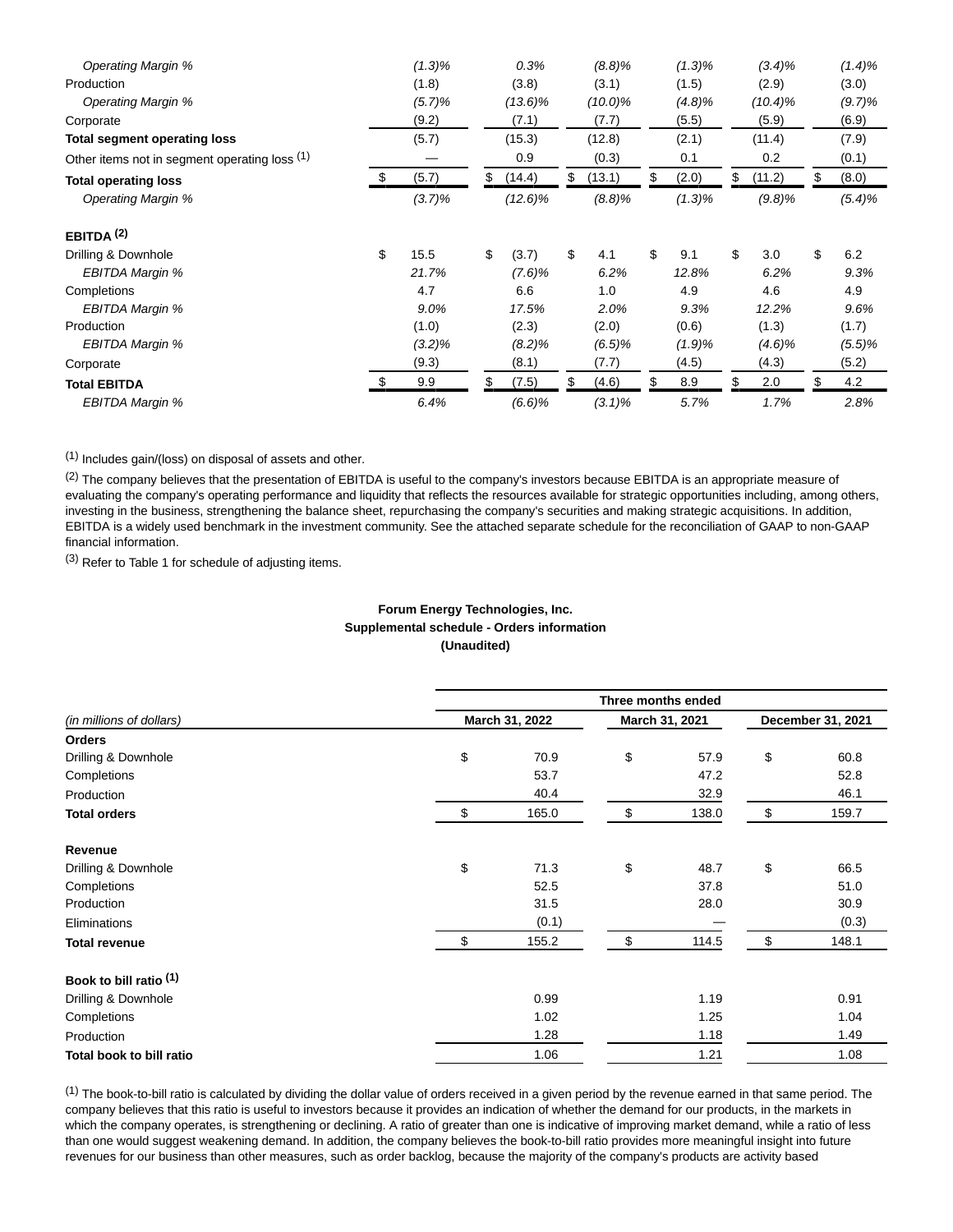#### **Forum Energy Technologies, Inc. Reconciliation of GAAP to non-GAAP financial information (Unaudited) Table 1 - Adjusting items**

|                                                    | Three months ended |           |                      |                |                    |                   |    |                      |                    |                   |           |                      |                   |                    |
|----------------------------------------------------|--------------------|-----------|----------------------|----------------|--------------------|-------------------|----|----------------------|--------------------|-------------------|-----------|----------------------|-------------------|--------------------|
|                                                    |                    |           |                      | March 31, 2022 |                    |                   |    | March 31, 2021       |                    |                   |           |                      | December 31, 2021 |                    |
| (in millions, except per share information)        | Operating<br>loss  |           | <b>EBITDA</b><br>(1) |                | <b>Net</b><br>loss | Operating<br>loss |    | <b>EBITDA</b><br>(1) | <b>Net</b><br>loss | Operating<br>loss |           | <b>EBITDA</b><br>(1) |                   | <b>Net</b><br>loss |
| As reported                                        | \$                 | (5.7)     |                      | \$9.9          | \$<br>(9.2)        | \$(14.4)          | \$ | (7.5)                | \$ (29.7)          | \$(13.1)          |           | \$                   | (4.6)             | \$ (19.6)          |
| % of revenue                                       |                    | $(3.7)\%$ |                      | 6.4%           |                    | (12.6)%           |    | (6.6)%               |                    |                   | (8.8)%    |                      | $(3.1)\%$         |                    |
| Restructuring, transaction and other               |                    |           |                      |                |                    |                   |    |                      |                    |                   |           |                      |                   |                    |
| costs                                              |                    | 3.7       |                      | 3.7            | 3.7                | 2.6               |    | 2.6                  | 2.6                |                   | 1.8       |                      | 1.8               | 1.8                |
| Inventory and other working capital<br>adjustments |                    |           |                      |                |                    | 0.6               |    | 0.6                  | 0.6                |                   | 3.3       |                      | 3.3               | 3.3                |
| Loss on extinguishment of debt                     |                    |           |                      |                |                    |                   |    | 0.9                  | 0.9                |                   |           |                      |                   |                    |
| Loss (gain) on foreign exchange, net (2)           |                    |           |                      | (5.8)          | (5.8)              |                   |    | 3.5                  | 3.5                |                   |           |                      | 1.8               | 1.8                |
| Stock-based compensation expense                   |                    |           |                      | 1.1            |                    |                   |    | 1.9                  |                    |                   |           |                      | 1.9               |                    |
| As adjusted (1)                                    |                    | (2.0)     |                      | \$8.9          | \$ (11.3)          | \$(11.2)          | æ. | 2.0                  | \$ (22.1)          | \$                | (8.0)     |                      | 4.2               | \$ (12.7)          |
| % of revenue                                       |                    | $(1.3)\%$ |                      | 5.7%           |                    | (9.8)%            |    | 1.7%                 |                    |                   | $(5.4)\%$ |                      | 2.8%              |                    |
| Diluted shares outstanding as reported             |                    |           |                      |                | 5.7                |                   |    |                      | 5.6                |                   |           |                      |                   | 5.7                |
| Diluted shares outstanding as adjusted             |                    |           |                      |                | 5.7                |                   |    |                      | 5.6                |                   |           |                      |                   | 5.7                |
| Diluted EPS - as reported                          |                    |           |                      |                | \$(1.62)           |                   |    |                      | \$ (5.28)          |                   |           |                      |                   | \$ (3.46)          |
| Diluted EPS - as adjusted                          |                    |           |                      |                | \$(2.00)           |                   |    |                      | \$ (3.95)          |                   |           |                      |                   | \$(2.23)           |

(1) The company believes that the presentation of EBITDA, adjusted EBITDA, adjusted operating loss, adjusted net loss and adjusted diluted EPS are useful to the company's investors because (i) each of these financial metrics are useful to investors to assess and understand operating performance, especially when comparing those results with previous and subsequent periods or forecasting performance for future periods, primarily because management views the excluded items to be outside of the company's normal operating results and (ii) EBITDA is an appropriate measure of evaluating the company's operating performance and liquidity that reflects the resources available for strategic opportunities including, among others, investing in the business, strengthening the balance sheet, repurchasing the company's securities and making strategic acquisitions. In addition, these benchmarks are widely used in the investment community. See the attached separate schedule for the reconciliation of GAAP to non-GAAP financial information.

(2) Foreign exchange, net primarily relates to cash and receivables denominated in U.S. dollars by some of our non-U.S. subsidiaries that report in a local currency, and therefore the loss has no economic impact in dollar terms.

## **Forum Energy Technologies, Inc. Reconciliation of GAAP to non-GAAP financial information (Unaudited)**

#### **Table 2 - Adjusting Items**

|                                  | Three months ended |       |                |        |                   |        |  |  |  |  |  |
|----------------------------------|--------------------|-------|----------------|--------|-------------------|--------|--|--|--|--|--|
| (in millions of dollars)         | March 31, 2022     |       | March 31, 2021 |        | December 31, 2021 |        |  |  |  |  |  |
| <b>EBITDA reconciliation (1)</b> |                    |       |                |        |                   |        |  |  |  |  |  |
| Net loss                         | ъ                  | (9.2) | \$             | (29.7) |                   | (19.6) |  |  |  |  |  |
| Interest expense                 |                    | 7.6   |                | 9.2    |                   | 7.9    |  |  |  |  |  |
| Depreciation and amortization    |                    | 9.6   |                | 11.2   |                   | 10.2   |  |  |  |  |  |
| Income tax expense               |                    | 1.9   |                | 1.8    |                   | (3.1)  |  |  |  |  |  |
| <b>EBITDA</b>                    |                    | 9.9   |                | (7.5)  |                   | (4.6)  |  |  |  |  |  |

 $<sup>(1)</sup>$  The company believes that the presentation of EBITDA is useful to investors because EBITDA is an appropriate measure of evaluating the</sup> company's operating performance and liquidity that reflects the resources available for strategic opportunities including, among others, investing in the business, strengthening the balance sheet, repurchasing the company's securities and making strategic acquisitions. In addition, EBITDA is a widely used benchmark in the investment community.

#### **Forum Energy Technologies, Inc. Reconciliation of GAAP to non-GAAP financial information**